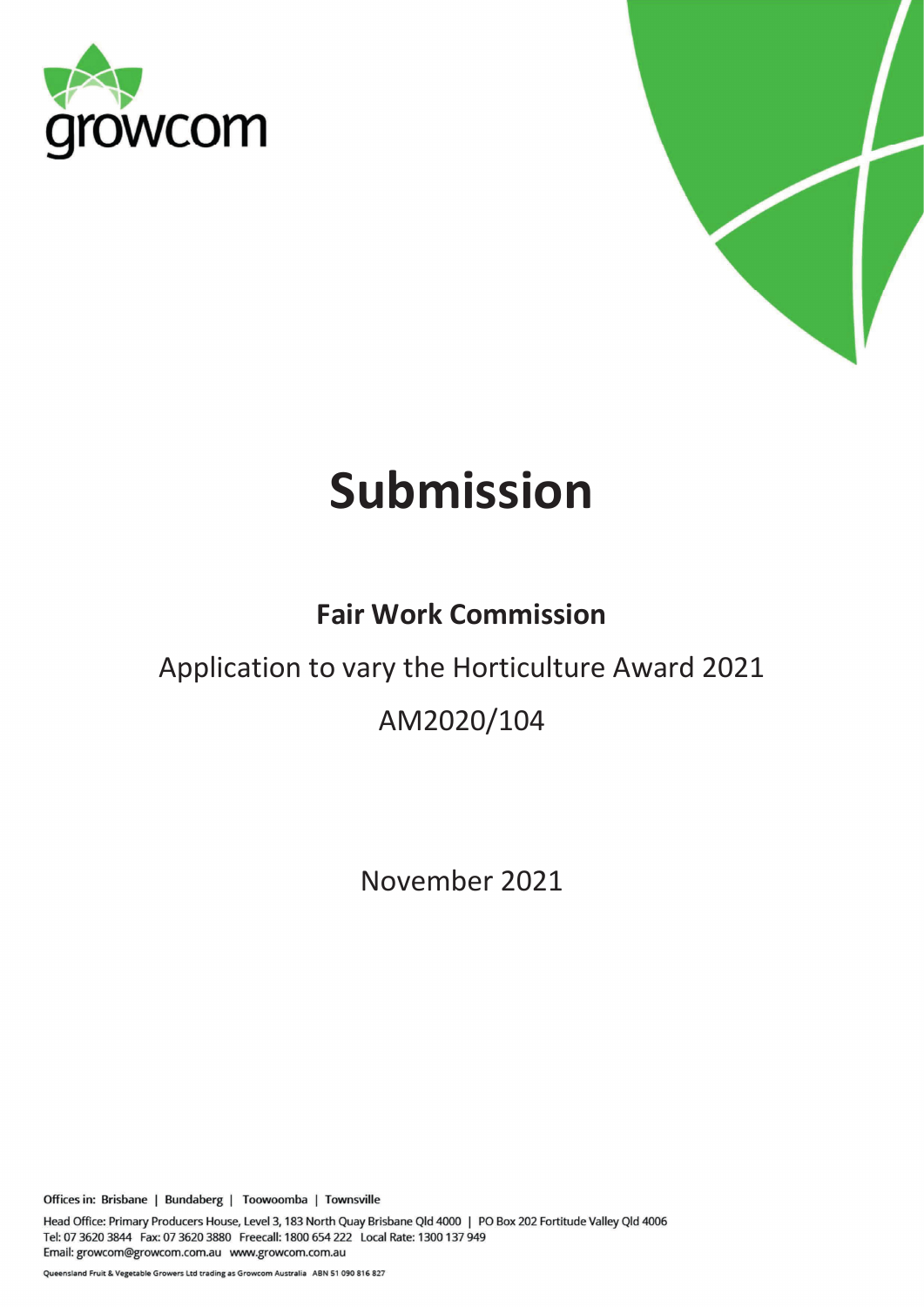### About Growcom

Growcom is the peak representative body for the fruit, vegetable and nut growing industries in Queensland, providing a wide range of advocacy, research and industry development services. We represent the second largest and fastest growing agricultural sector in Queensland. And as a state, we deliver approximately one third of all horticultural value of production nationally.

We are the only organisation in Australia to deliver services across the entire horticulture industry to businesses and organisations of all commodities, sizes and regions, as well as to associated industries in the supply chain. We are constantly in contact with growers and other horticultural business operators. As a result, we are well aware of the outlook, expectations and practical needs of our industry.

The organisation was established in 1923 as a statutory body to represent and provide services to the fruit and vegetable growing industry. As a voluntary organisation since 2003, Growcom now has grower members throughout Queensland and across Australia, and works alongside other industry organisations, local producer associations and corporate members.

To provide services and networks to growers, Growcom has over 20 staff located in Brisbane, Bundaberg, the Sunshine Coast, Innisfail, and Toowoomba. We are a member of a number of state and national industry organisations and use these networks to promote our members' interests and to work on issues of common interest.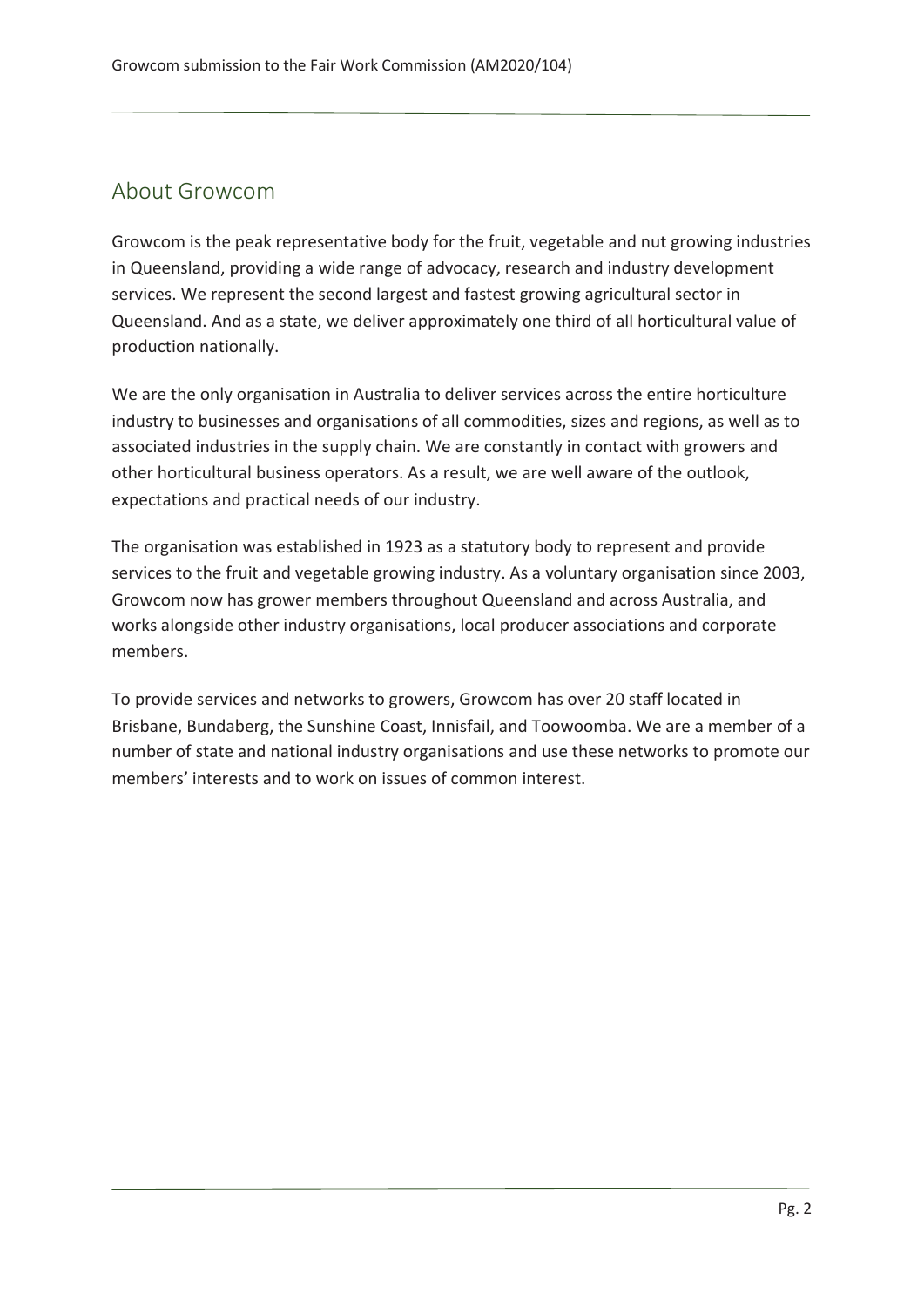### Background

On 15 December 2020, the Australian Workers' Union (AWU) made an application to the Fair Work Commission (FWC) to vary the Horticulture Award 2020. The application seeks to vary clause 15.2 of the Horticulture Award, which deals with pieceworker rates.

The application sought to insert a new provision providing a floor for the earnings for pieceworkers such that an employee working under a piecework agreement must be paid for each hour of work at least the minimum rate payable for the employee's classification and type of the employment. It also sought to insert a new clause to require an employer to keep a record of all hours worked by a pieceworker to ensure that the requirement to pay a pieceworker at least the minimum hourly rate is capable of being monitored and enforced.

On 3 November 2021 the Full Bench of the Fair Work Commission issued their draft determination, supporting all variations to the Award sought by the AWU.

In reaching this determination the Full Bench expressed the view that the existing pieceworker provisions in the Horticulture Award are not fit for purpose, and that they do not provide a fair and relevant minimum safety net as required by s.134 of the Act.

The Full Bench expressed their satisfaction that the insertion of a minimum wage floor with consequential time recording provisions in the piecework clause is necessary to ensure that the Horticulture Award achieves the modern awards objective. The Full Bench was further satisfied that the insertion of a minimum wage floor in clause 15.2 is necessary to ensure that the Horticulture Award achieves the minimum wages objective. Accordingly, the Full Bench decided to vary the Horticulture Award to insert a minimum wage floor with consequential time recording provisions in clause 15.2.

The Full Bench has invited parties the opportunity to make submissions in response to the proposed draft variation determination and their provisional view by Friday 26 November 2021. This submission is the Growcom response to this invitation.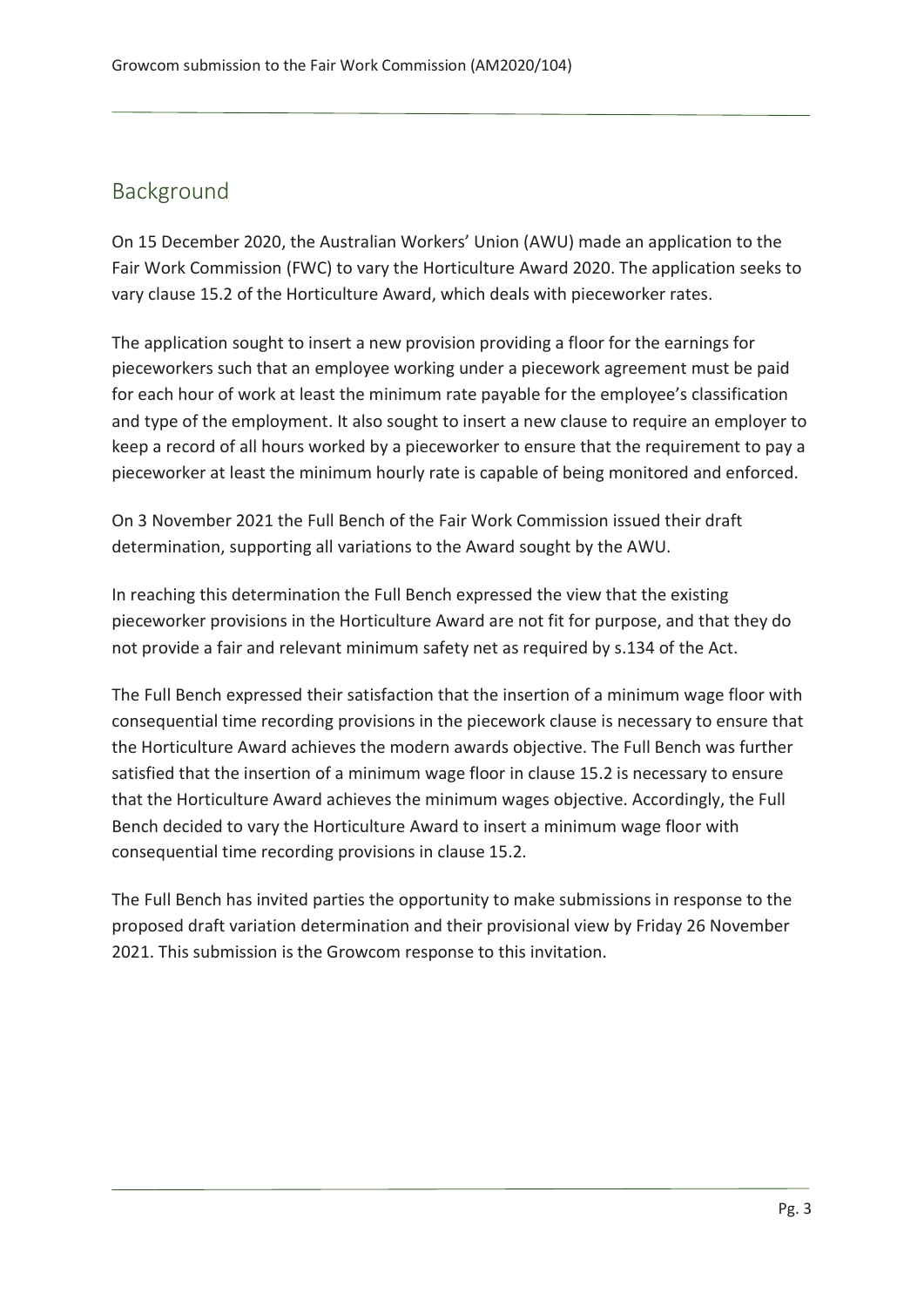### Response

Growcom is of the firm view that employment practices in the Australian horticulture industry can and must improve.

Which is why, following on from Harvest Trail Inquiry and with the support of the broader industry, we sought and received the support of the Fair Work Ombudsman (FWO) to develop the Fair Farms program, to drive up compliance with workplace law through an independent third-party audited certification of fair and ethical employment practice.

We are grateful for the confidence and further support for Fair Farms received from the Australian Government Department of Agriculture, Water and the Environment.

Our people are our greatest asset, and we have a duty to provide a safe and rewarding workplace to everyone who contributes to our industry and ultimately to the wellbeing of the nation.

We represent the interests of fair and ethical employers. Those operating outside the letter and spirit of our workplace laws are doing our industry a great disservice. Our members want to see unscrupulous operators leave the industry to ensure a level playing field for all.

Our response to the draft determination by the Full Bench then should be read in this context.

#### Weight of evidence and language

The AWU in its application cites a number of sources and pieces of research which, to a greater or lesser extent, concern the earnings and working conditions for pieceworkers under the Horticulture Award.

From the AWU application it is unclear whether any of these pieces of research are drawing on a statistically significant and representative sample of employment arrangements involving pieceworker rates.

In our view, by far the most authoritative source among those cited in the application is the Harvest Trail Inquiry report by the FWO which involved their inspectors completing 836 investigations, involving 444 growers and 194 labour hire contractors across all states in Australia and the Northern Territory.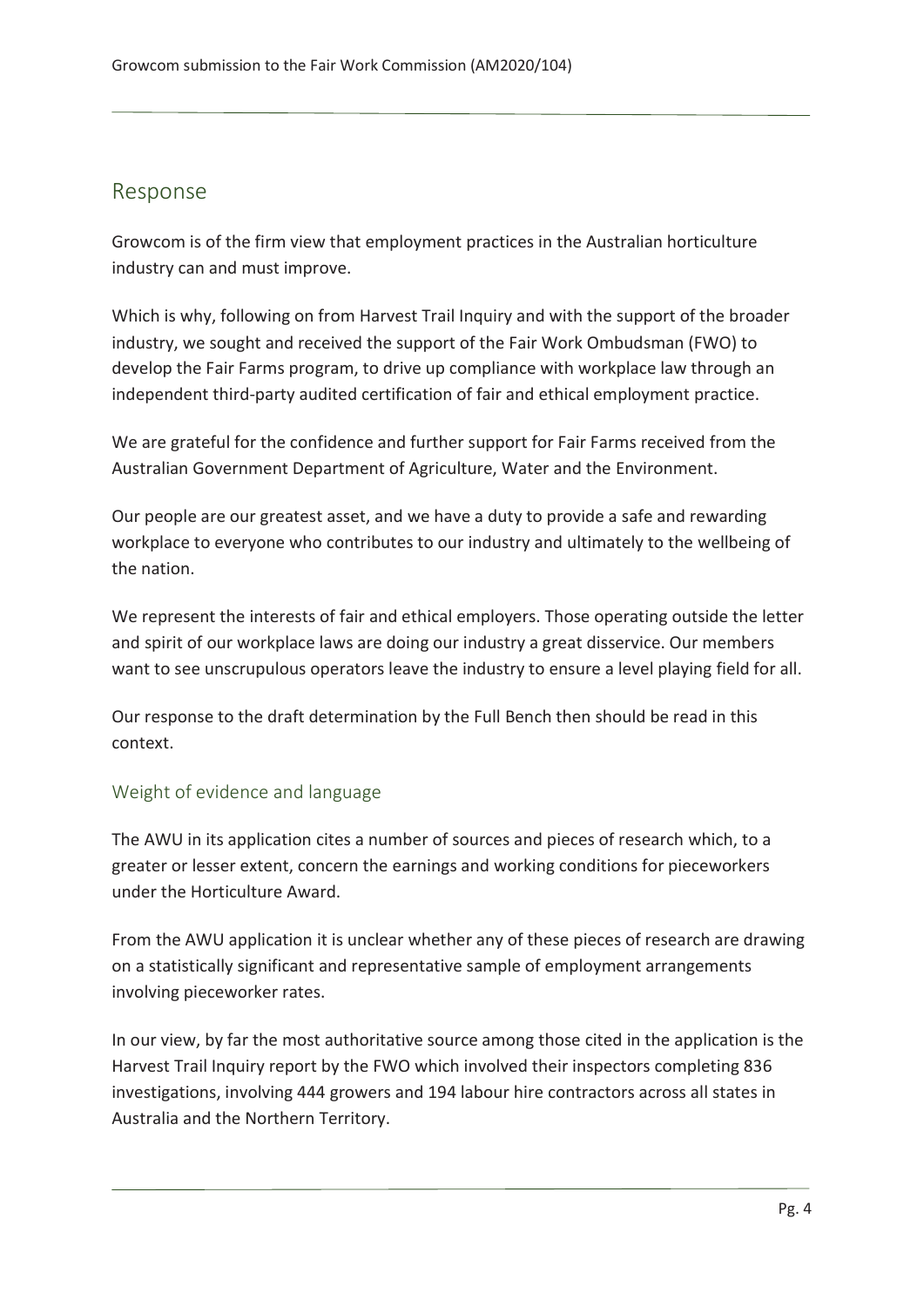However, the FWO report makes no claims to have attempted, through their investigations, to capture a representative sample of employers. In fact, the report states firstly that the inquiry was focused on areas and crop sectors that are heavily reliant on manual harvesting, preparation, maintenance and processing. And secondly, that while the majority of employers involved were selected randomly, a smaller number of employers, by which we can only assume some proportion less than half, were selected on the basis of intelligence gathered from industry stakeholders, other government agencies and departments, media, community members and workplace participants.

In its report the FWO states that in more than half (465 or 55.6%) of their 836 investigations, they determined that there had been a failure to comply with Australian workplace laws. It is on this basis that the FWO stated there was "widespread noncompliance" with workplace laws in horticulture.

Critically, while the FWO did find misuse of pieceworker rates through its investigations, throughout its report it made no reference to this misuse being "widespread" as is the claim made in the AWU application. In its application the AWU is misleading in transferring language used by the FWO in relation to compliance with workplace law generally and applying it to piecework arrangements.

In addition, it is also unclear the AWU through the hearing process was any better able to substantiate this claim with new evidence or research drawing on a statistically significant and representative sample of employment arrangements involving pieceworker rates.

In its draft determination at section 4.2 'The Expert Evidence' the Full Bench adopts an observation that states in part:

"In evaluating the extent to which we can rely on survey evidence that is submitted to us, we would look for an account of the nature of the survey population, the method of collecting responses, the response rate and total number, evidence that the respondents are a true random sample (or close enough) of the survey population, and testing of findings against comparable aggregates produced by the ABS or other known reliable sources."

In our view, it is difficult to understand how the Full Bench consistent with this observation has arrived at a finding that there is "widespread non-compliance with clause 15.2 of the Horticulture Award" with sufficient confidence to warrant making the significant changes to the Award requested by the AWU.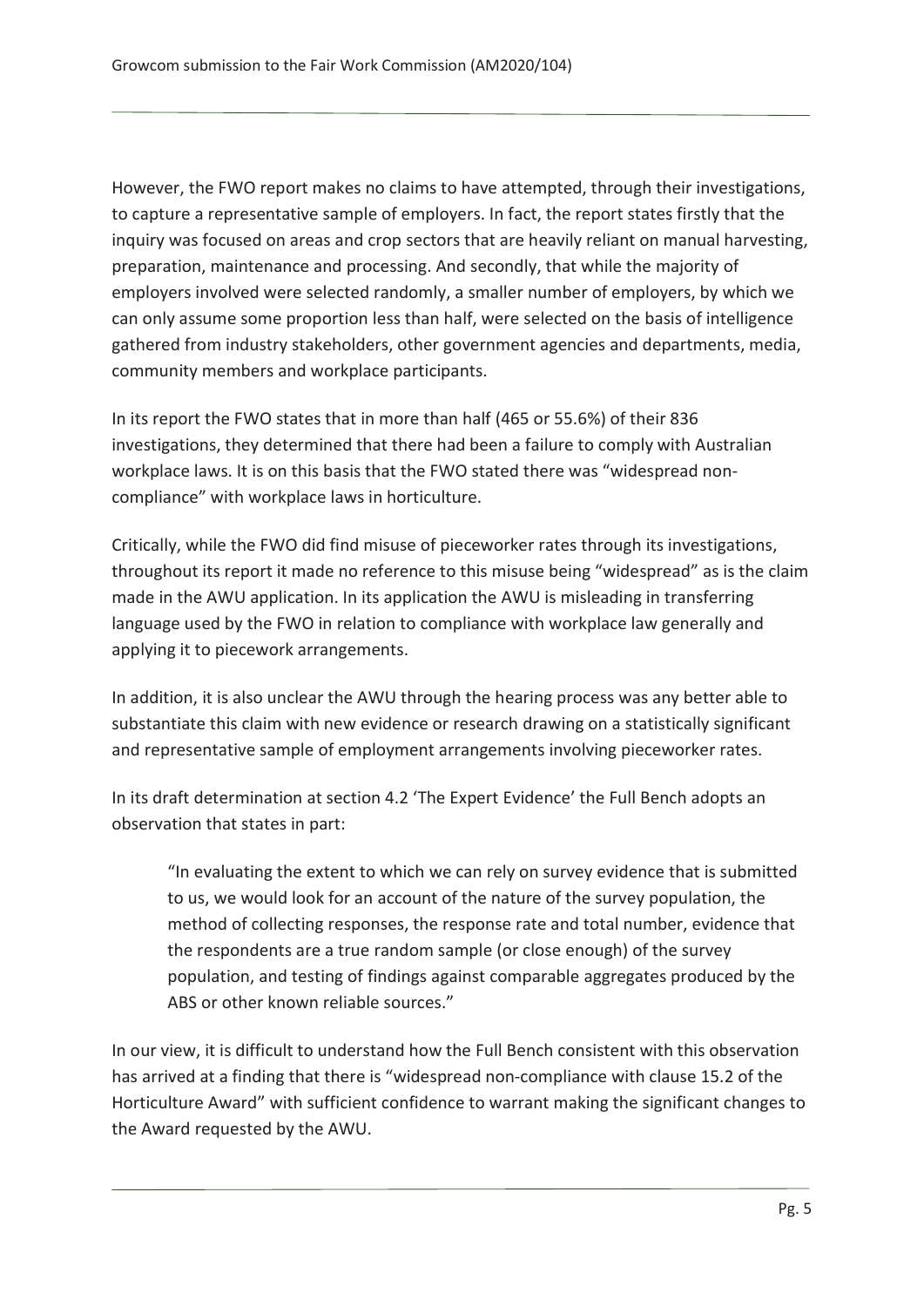The language used in relation to employment conditions in the Australian horticulture industry is important and unfortunately is becoming increasingly loose. Claims unsupported by evidence of "widespread" underpayment or abuse of workers must be questioned. Similar words like "rampant" and "endemic" are creeping into discourse and used interchangeably. They are inaccurate and also harmful.

At the very least, in its final determination we ask the Full Bench to review its use of language and use words that better reflect the evidence presented.

#### Choice and responsibility

It is the view of Growcom that the application of the draft determination decision will result in many employers no longer being able to afford to offer pieceworker rates because they can't pay hourly rates for unproductive workers, or carry the extra administrative and supervisory burden required.

Most significantly this likely result will cost individual workers within our industry opportunity and choice, who will now have far fewer employment options where they can make great money through their own hard work and initiative.

For many employers in horticulture, labour is their most significant input cost. If they can't wear these increased costs of offering pieceworker rates, then our real concern is that we'll see another exodus from horticulture of the most willing and motivated workers right in the middle of a severe labour shortage when we need them the most.

It is the view of Growcom that we in fact need more employers offering rewarding pieceworker rate work if we're going to attract more Australians to our industry, and also more workers through Pacific labour programs and the new Agriculture Visa.

We believe that by making this draft determination the Full Bench has not met the objective of the Fair Work Act to assist employees to balance their work and family responsibilities by providing for flexible working arrangements.

#### Simplicity

In its draft determination the Full Bench considered an alternative piece work clause proposed by the Australian Fresh Produce Alliance (AFPA), acknowledging that the alternate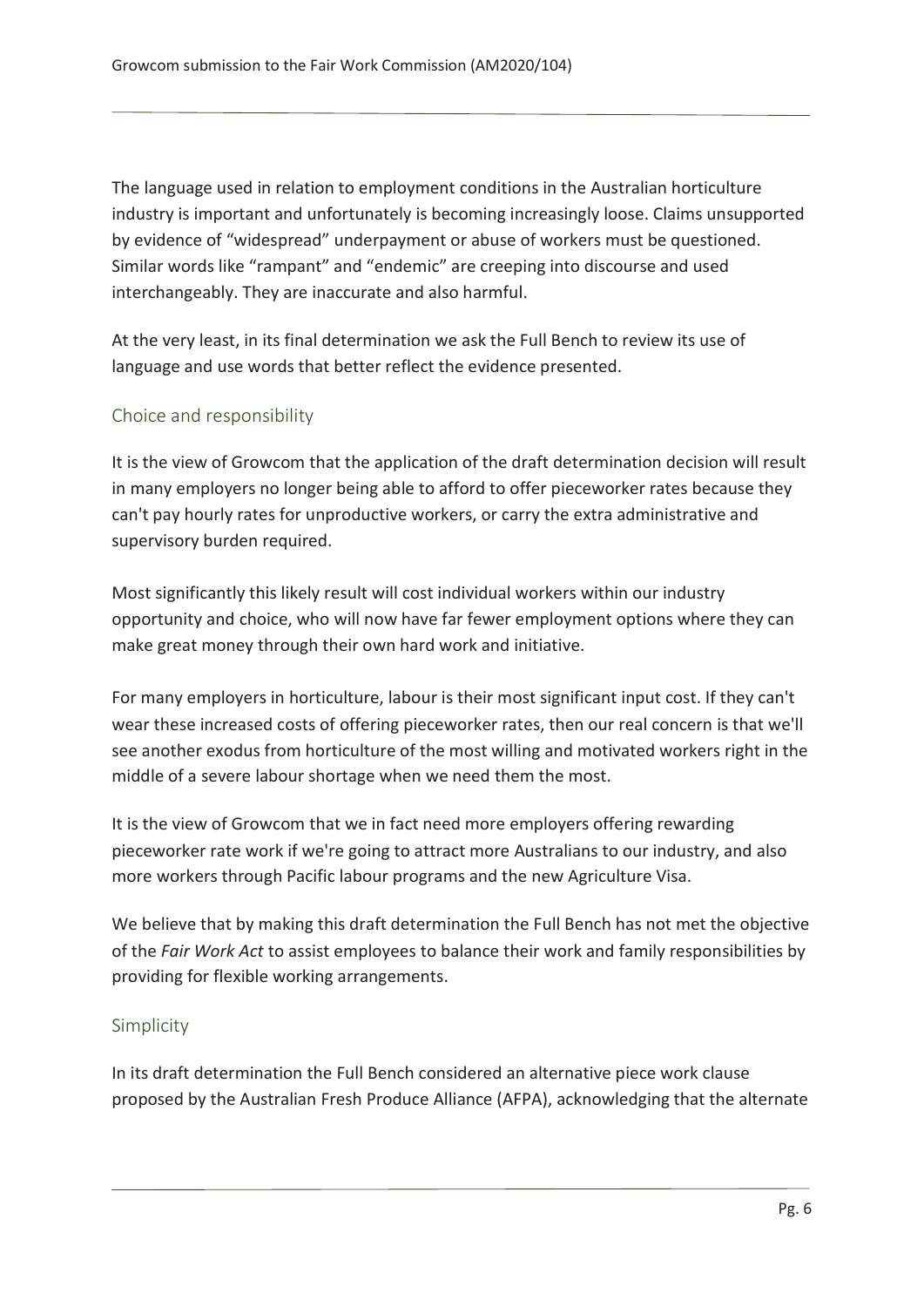clause would be an improvement on the current clause 15.2, but expressed the view that it was far too complex.

In accepting the draft clause proposed by the AWU and accepting its deficiencies, the Full Bench noted the draft clause is intended to make the pieceworker term simpler and easier to understand, to reduce regulatory burden, and to promote compliance.

In the name of the same objective of simplicity and reducing burden, Growcom submits that provisional clause 15.2(f) be amended to clarify that employers would only be required to review and compare the earnings (piece rate to hourly rates) over a full and complete pay period and not on an hourly basis as is currently inferred.

#### Calculating piecework rates

With regard defining a methodology by which piecework rates are calculated, in its draft determination the Full Bench proposes that an employer must fix the piece rate at a level which enables a pieceworker competent at the piecework task to earn at least 15% more per hour than the hourly rate for the pieceworker, and further defines a "pieceworker competent at the piecework task" to be a worker who has at least two weeks' experience performing that same task.

In addition to these definitions, there needs to be greater guidance in the final determination as to how piecework rates are calculated and set.

For instance, it needs to be clarified whether a piecework rate can be set if no employees have had at least two weeks experience, and if so, how it is to be calculated.

Also, as currently drafted, the definition allows for an interpretation that each and every competent worker with two weeks' experience should be able to earn 15% more than the applicable hourly rate. So that in effect the entire workforce has a piece rate set to the picking rate of the slowest and least productive worker. Requiring clarification then is what employee or cohort of employees are to be used a reasonable benchmark of productivity.

#### Transition time

The latest and best analysis of the current critical shortage of seasonal workers in Australia developed by consultancy Ernst and Young suggests that at the start of the New Year the horticulture industry could have between 11,000 and 22,000 workers fewer than required.